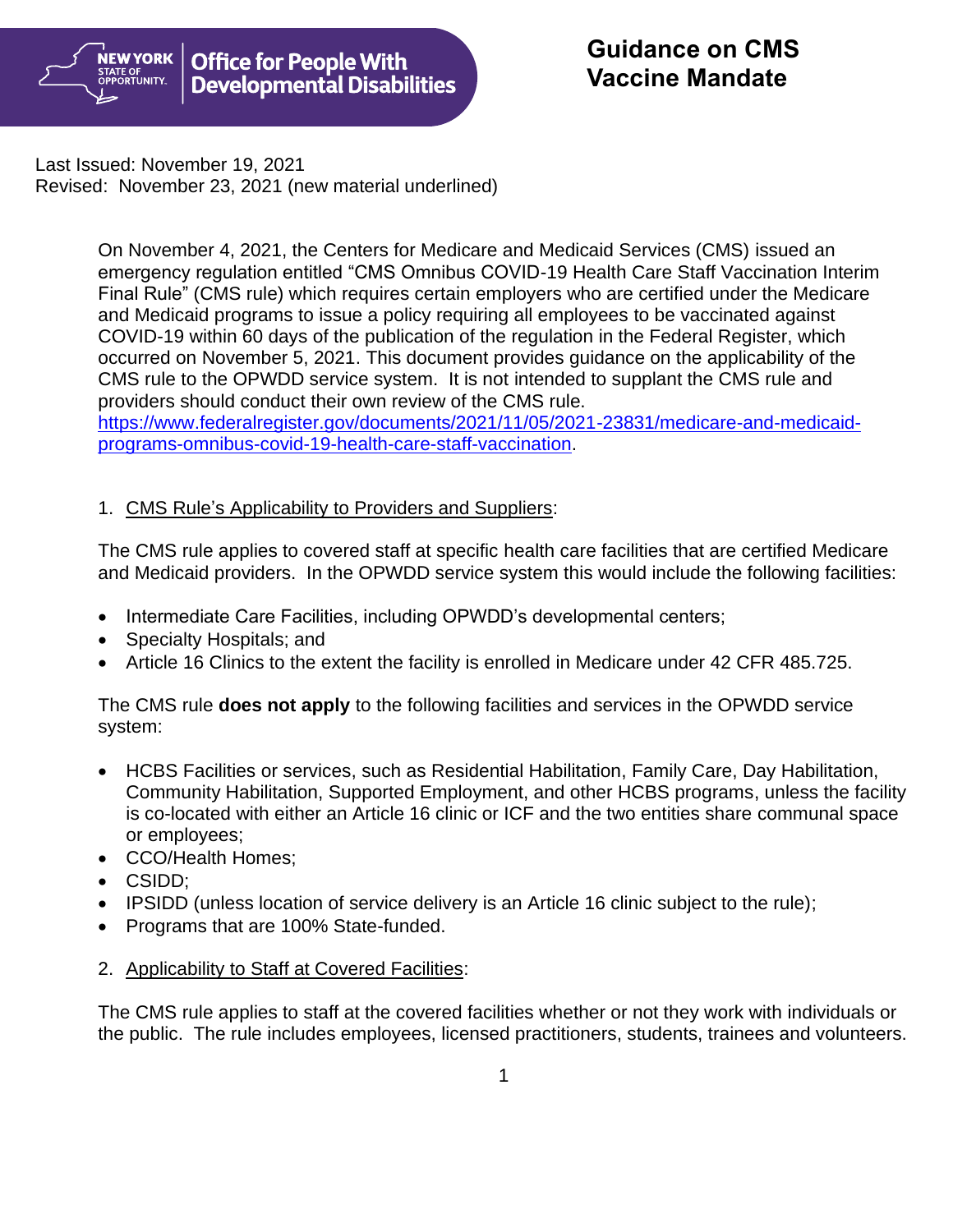It applies to employees who routinely provide services for the facility under contract or other arrangements. The rule applies to employees who provide services off-site and to those who telecommute but who occasionally go into work. Any employee who performs duties at any site or who may come into contact with anyone at the facility must be fully vaccinated.

The CMS rule **does not apply** to the following staff:

- Staff who are full-time telecommuters and who do not come into contact with other employees or individuals receiving services, such as those providing full-time telehealth services or payroll services; and
- Infrequent service providers, such as those who provide "one-off" services.
- Those who have received a reasonable accommodation under applicable federal standards (e.g., ADA or Title VII).

## 3. Timing of Compliance:

All covered staff (except for those staff who have pending requests for, or who have been granted, exemptions to the vaccination requirements, or those staff for whom COVID-19 vaccination must be temporarily delayed, as recommended by the CDC, due to clinical precautions and considerations) must have received, at a minimum, a single dose COVID-19 vaccine, or the first dose of the primary vaccination series for a multi-dose COVID-19 vaccine by December 5, 2021, prior to staff providing any care, treatment, or other services for the facility and/or its residents or patients and the second dose of a multi-series COVID-19 vaccine by January 4, 2022. Providers should promptly inform their covered staff of the rule's requirements in order to meet these deadlines. Boosters are not required by this rule.

## 4. Proof of Vaccination Status:

Providers and suppliers must track employee vaccination status and keep such records confidential. Examples of acceptable forms of proof of vaccination include:

- CDC COVID-19 vaccination record card (or a legible photo of the card).
- Documentation of vaccination from a health care provider or electronic health record.
- State immunization information system record.

# 5. No Testing Option:

There is no "test-out" option for covered employees under the CMS rule. Staff who have previously had COVID or who have COVID antibodies are not exempt from this rule.

## 6. Procedures:

By December 5, 2022, providers must develop procedures to allow employees to apply for a medical accommodation under the ADA or a religious accommodation under Title VII. Providers must also develop procedures to mitigate the transmission and spread of COVID for staff who are not fully vaccinated, including those who have received a reasonable accommodation or for whom vaccination must be temporarily delayed due to clinical precautions.

Providers must develop processes to ensure that all staff seeking a medical exemption provide documentation from a licensed practitioner who is not the individual requesting the exemption and is acting within their respective scope of practice based on applicable state and local laws. Such